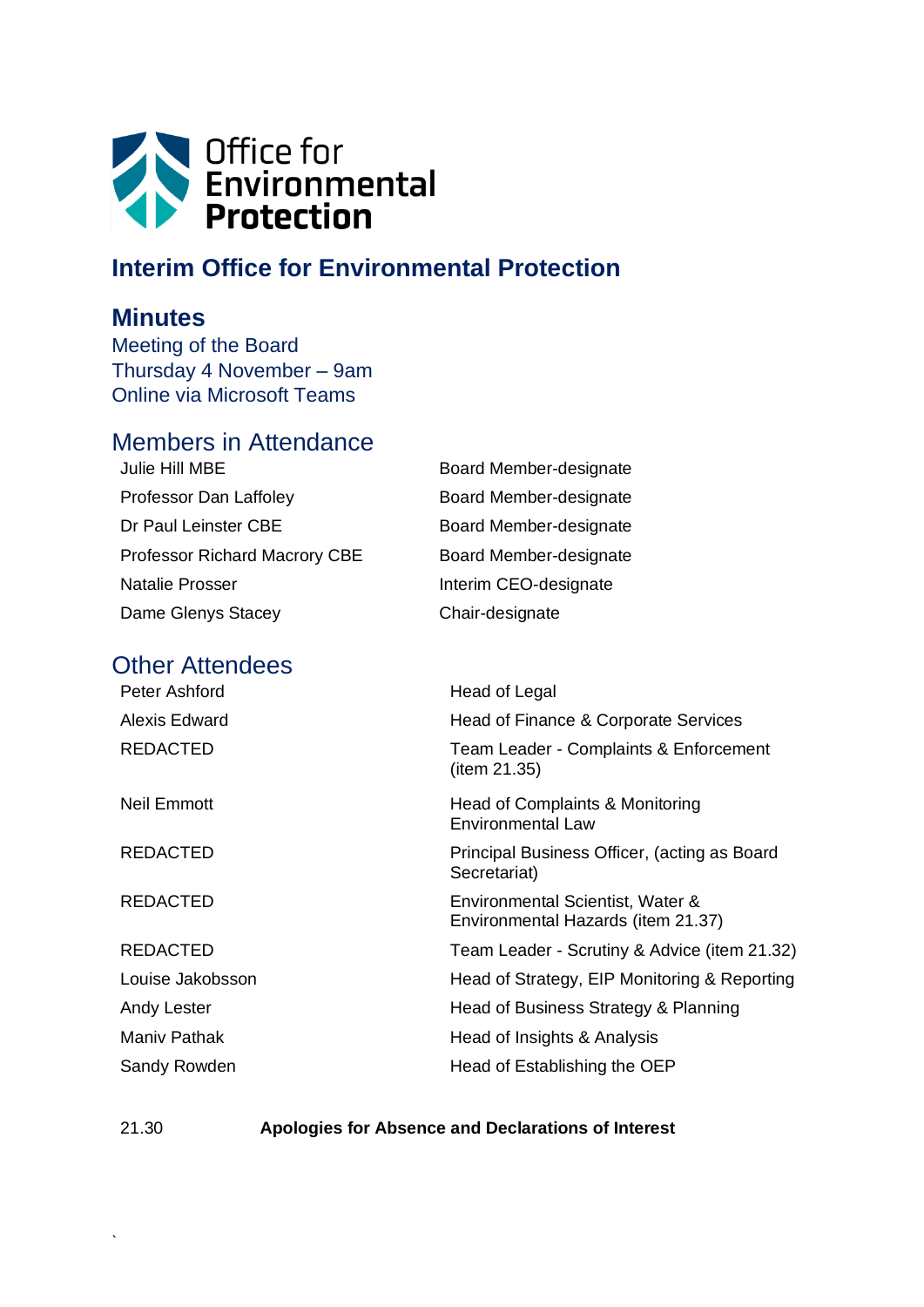No apologies were received and no additional declarations of interests to add to those recorded on the Register of Interests.

## 21.31 **Minutes and Matters Arising**

The Board **AGREED** the minutes of the meeting of 6 October 2021, and the matters arising were noted.

## 21.32 **Report of the Interim CEO-designate**

The Board noted the current significant activity to support the OEP to be legally created after Royal Assent of the Environment Bill. The Bill continues its passage in Parliament.

The Board received an update on this, and other important areas of work.

Only one further complaint had been received since the last report. There had however been an increase in the volume of enquiries, requiring resource. The OEP may need to consider how it will manage public interest enquiries in the future.

The Board received an update on the progress with the consultations and other areas of advice it had previously noted. It was noted that there had been a delay to each of the Green Paper on the Habitats Regulations review, and the consultations on biodiversity net gain and the Northern Ireland environment strategy.

The Board considered two new consultations to which the agreed decision tool designed to support decision on when to respond to consultations, had been applied.

## *This section has been redacted as its publication would be prejudicial to the effective conduct of public affairs*

The Board would further consider its approach to advice at its workshop on 9 November.

The Board was updated on the progress of establishing the OEP. This is a complex programme with a number of risks to being managed through this transition. A more detailed update was provided separately on the Board's agenda.

Recruitment continues, with the final interviews for Executive Directors scheduled over the coming weeks. The Board and Interim OEP staff were thanked for involvement in the engagement sessions which supported executive recruitment. The advertisement for a Northern Ireland Board Member will go live next week, with the intention to interview in December.

Staff transfer processes are underway including the redeployment of legacy staff to appropriate roles.

A second welcome day and a leadership day for all staff at grade 7 and above to consider the culture and values OEP will need to succeed will be held on 16 and 17 November 2021 respectively.

#### *This section has been redacted as it contains legally privileged advice*

The Board was updated verbally on how the OEP's budget is to be ring-fenced by Defra after it has received its spending review settlement. It noted that this ring-fence was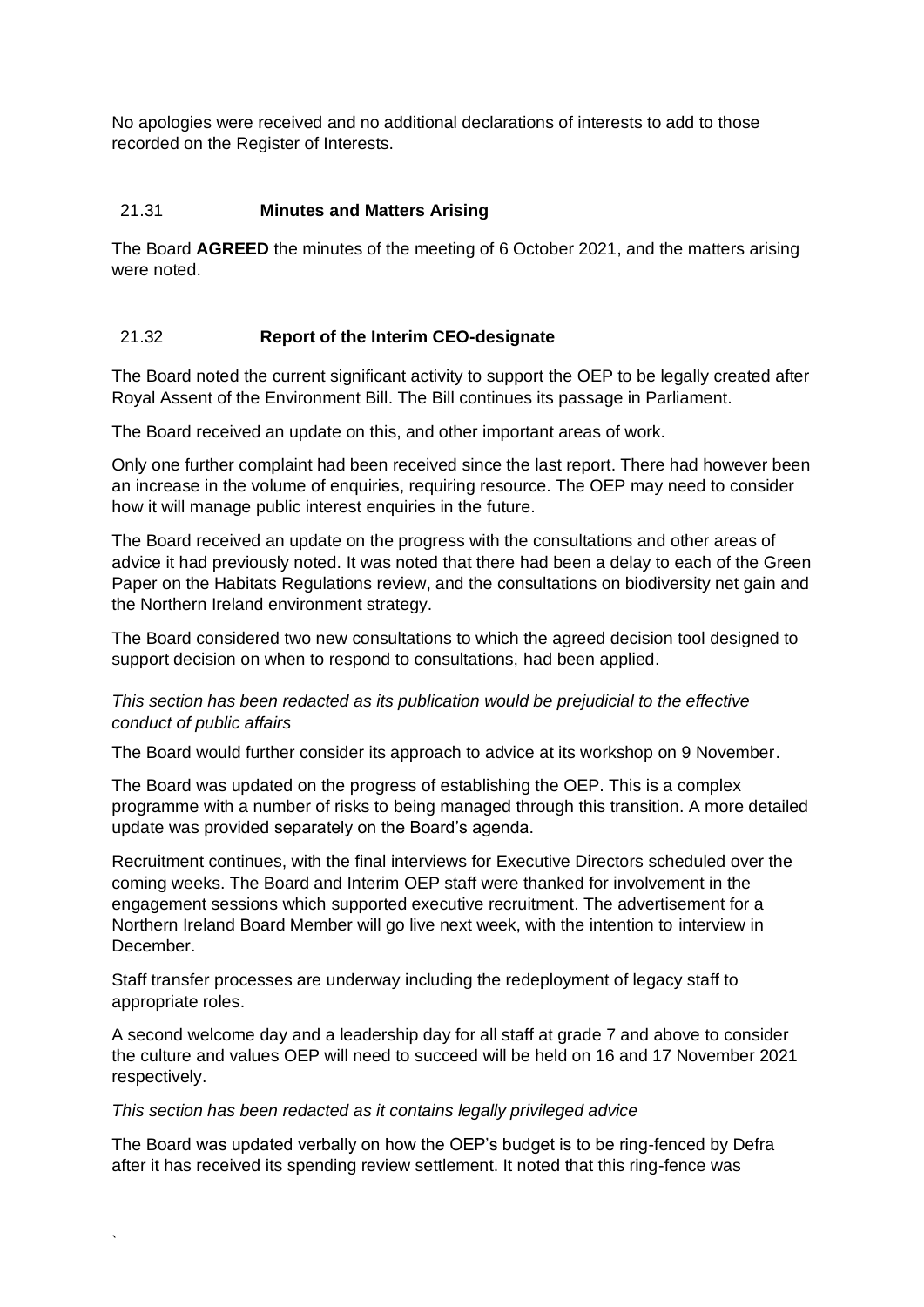expected to be internal to Defra, and not from HM Treasury. It would be important that these arrangements could be explained transparently publicly. The uncertainty in this area would be noted as a risk within the Board's next Finance Paper.

The Board considered and **AGREED** the amendments to its governance framework required on legal creation of the OEP, presented in Annex B to the CEO's report.

The Board **AGREED** to establish an Audit and Risk Assurance Committee (ARAC) under the terms of reference at Annex D to the CEO's report and noted that Dr Paul Leinster and Professor Dan Laffoley have agreed to serve as members of ARAC, at the request of the Chair, and that Dr Paul Leinster has agreed to serve as ARAC's Chair.

The Board **AGREED** to extend the Steering Group of the OEP's monitoring report of the 25 year environment plan to the end of February 2022, in line with revised expectations for the timing of publication.

## 21.33 **Finance Report**

The Board reviewed the current financial headlines and analysis provided. These continued to be sourced from Defra Finance teams ahead of establishment of the OEP finance capability.

The Board noted that work is underway to review the financial reporting. A paper will update the Board in December regarding progress. **ACTION** Head of Finance & Corporate Services.

The Board expressed confidence in the figures presented but requested further information to explain the position, and the expected position for the next 3-6 months. Such improved reporting would aid the Board in their decision making.

The Board considered the Financial Scheme of Delegation presented. It requested that Officers consider how cumulative financial implications of contracts are reflected, and to ensure appropriate controls are in place for this. **ACTION** Head of Finance & Corporate Services.

The Board noted that the Audit and Risk Assurance Committee would be expected to take an interest in these controls, and that procurement arrangements would likely be considered under future internal audit arrangements.

The Board **AGREED** and approved the Financial Scheme of Delegation, subject to its comments noting that the more detailed Standing Financial Instructions will be further developed and tabled at a later date.

The Board **AGREED** and approved the Bankline resolution for the OEP.

*This section has been redacted as its publication would be prejudicial to the effective conduct of public affairs*

#### 21.34 **Vesting and establishment of the OEP**

The paper presented set out a series of key decisions for the OEP and Defra, to establish the OEP and commence its legal functions. The Board noted these and the readiness criteria against which readiness for each decision will be judged.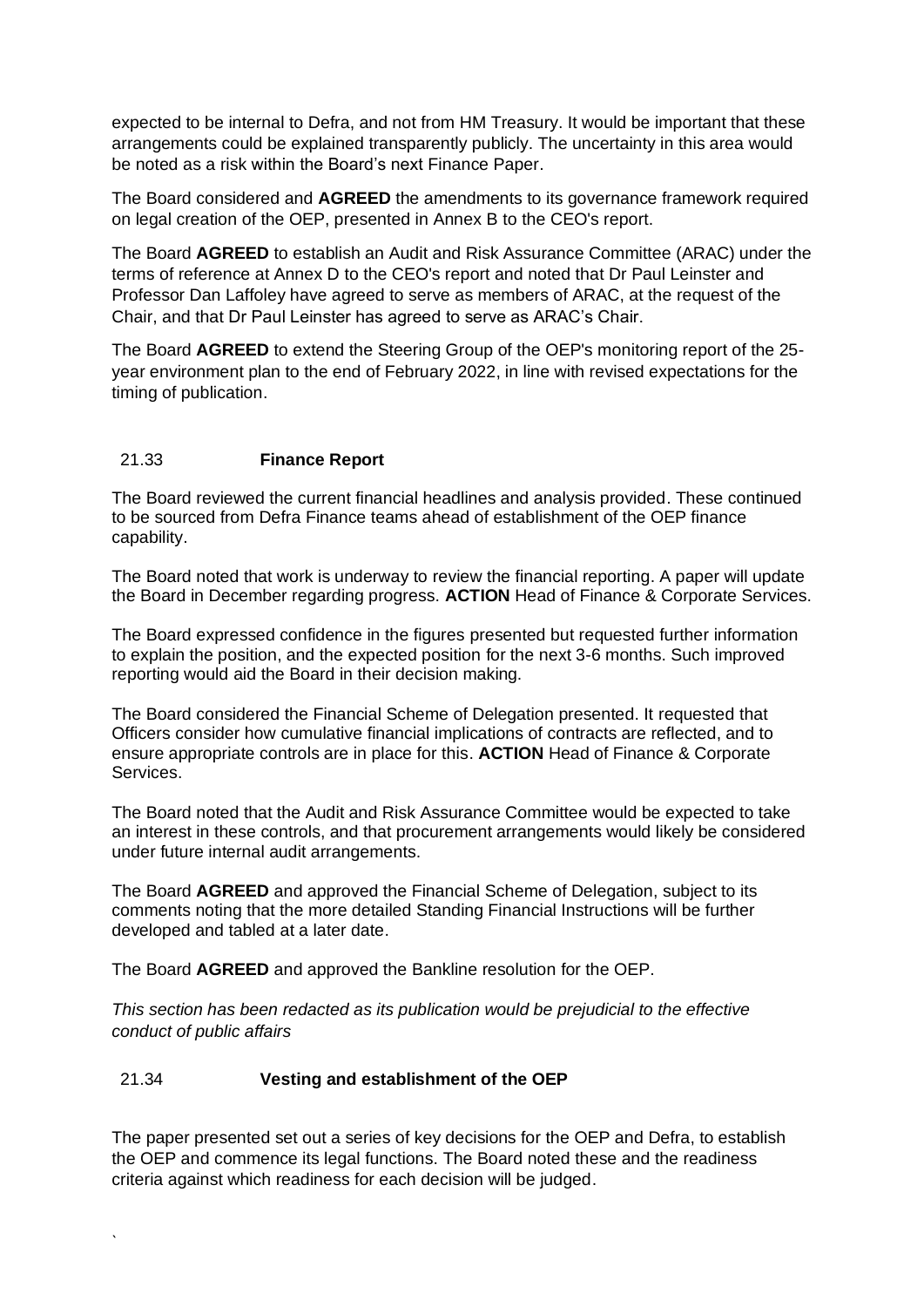The Board **AGREED** to delegate the decision at each point to the Interim CEO in consultation with the Chair, alongside those decision-makers in Defra where responsibilities are joint.

The Board was updated on progress against these readiness criteria. Whilst activities and deliverables are on track, there are risks. The most significant risk being managed is to the delivery of data by Defra's shared service provider on time, which is necessary for the staff transfer and set up of the OEP HR and payroll system. The matter had been escalated within Defra, and a manual validation process is being developed as a contingency.

The Board noted the arrangements to be in place to manage transitional risks arising on vesting and **AGREED** to delegate agreement of a transitional governance and services agreement, and an asset transfer agreement to the Interim CEO in consultation with the Chair.

The Board were asked to note that paragraph 21 risk (c) is now resolved.

The Board noted that it will be asked to ratify decisions it has taken as an interim board by electronic business on legal creation of the OEP to enable continued governance of its own arrangements, and for important steps in the operational establishment programme to take place.

The Board considered and commented favourably on the communications plan appended in annex A to the paper. The Board noted the intention for a launch event for the OEP on 24 January at the Royal Society, London.

The Board expressed thanks and admiration to all involved in the establishment and vesting process which was acknowledged to be complicated and a challenging programme.

#### 21.35 **Developing the OEP culture and values**

The Board noted the culture development plan set out in the paper and gave a steer on the behaviours and values which will support the OEP to succeed.

The Board noted the importance of both internal experience and external perception in considering culture. The OEP will have a high degree of public interest and external perceptions will matter.

The small size of the OEP could contribute positively to establishing a consistent culture, however size could also be a hindrance as culture can be more easily destabilised. It was noted that the organisation should have the ability to meet in one place, enabling cohesion.

The Board emphasised the need to align individuals with the organisational values and engage them with defining behaviours, as an ongoing process, as the OEP recruits and grows. It encouraged the OEP to learn from other organisations that have succeeded or not.

The Board noted that culture is organic and will develop even if it is not guided – despite the OEP leadership not being fully appointed it is important to develop culture now, and cascade as the organisation expands.

There needs to be awareness that staff who are engaged and mission driven must also have realism regarding the boundaries of the OEP and how their work contributes to OEP's mission. The OEP needs secure alignment to its principal objective and our people must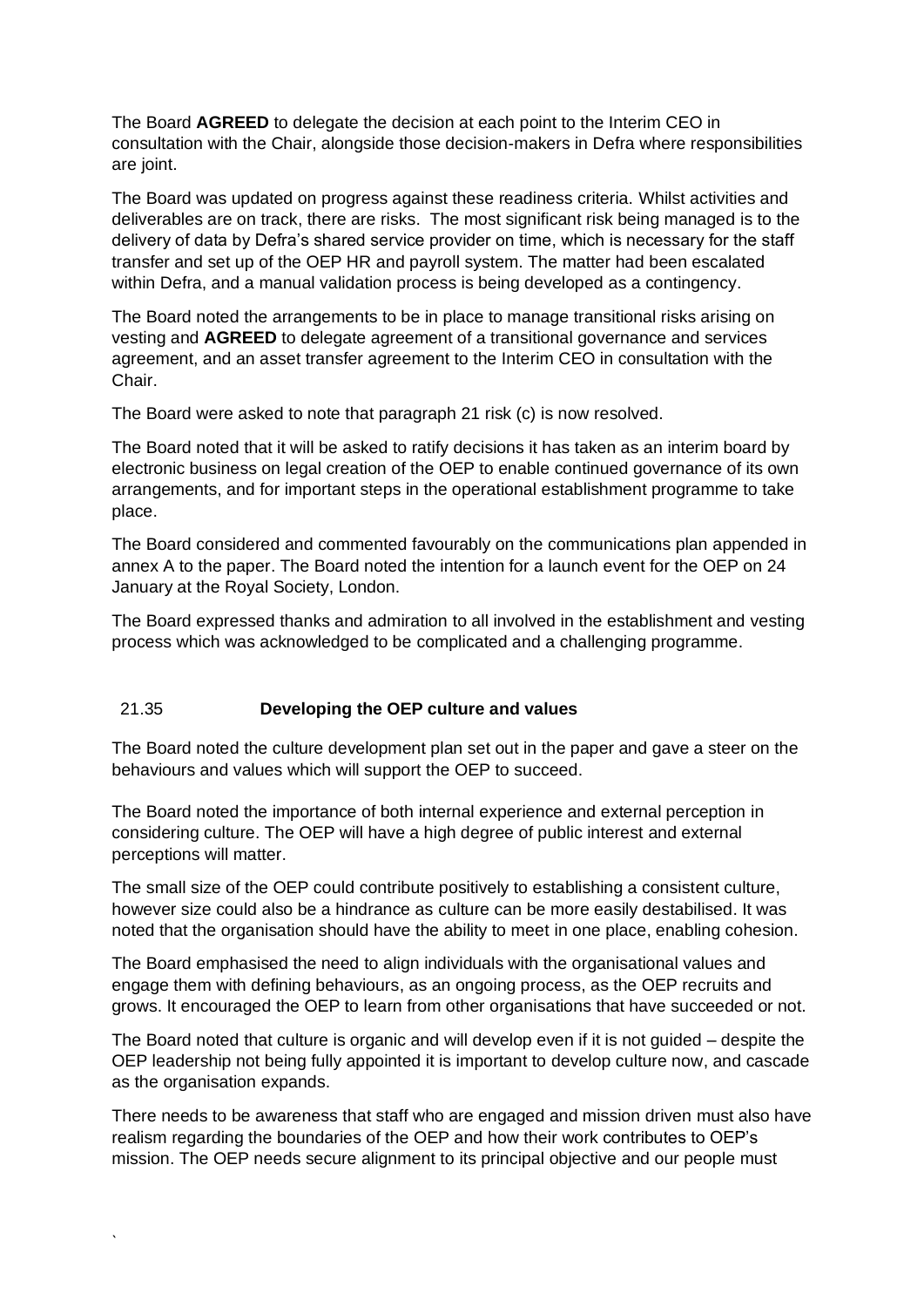have collective responsibility for 'our' problems and the individual contribution that each member of staff makes to shared successes.

The Board considered a range of values that may support it to succeed. The Board discussed other considerations and conditions fundamental to establishing culture in the form of timing of rollout, senior management oversight and promotion of behaviours, relationship with trade unions and staff surveys.

The Board questioned whether future plans in employee engagement should include the formation of a staff council. **ACTION** Head of Finance and Corporate Services to consider.

## 21.36 **Developing the OEP strategy**

The Board was presented with a paper setting out progress since the last Board meeting on 6 October 2021. This included further development of proposed strategic objectives for the OEP. The strategic objectives should set out the ambitions and outcomes the OEP will strive to achieve. Dialogue within the OEP has led to four 'themes' being identified, within which specific objectives are proposed to be developed and defined: Environmental Law, Compliance, the Environmental Improvement Plan, the organisation itself and its role in the system.

The Board discussed a range of options presented for how objectives in these themes could be defined. The aim is to define the outcomes which follow from the OEP functions and provide a clear link to the overarching principal objective.

The Board asked Officers to consider the level of detail set out in the objectives. It indicated a preference for less precision, to accommodate where the OEP's role may clarify as it begins its work in earnest. It encouraged the use of language which is not too clipped, and staccato that it becomes difficult for the general public to understand. It asserted the need to ensure that the strategic objectives were properly grounded in the statutory underpinning of the OEP.

## *This section has been redacted as its publication would be prejudicial to the effective conduct of public affairs*

**ACTION** Board members were invited to provide specific commentary to the Head of Business Strategy and Planning.

The Board considered the extent to which the strategy should include reference to the activities the OEP will do, as well as how it will undertake its functions. It noted the overlap with the corporate plan which will set out the OEP's plans for its first years, and is to be developed for April 2022. It endorsed the approach that the strategy should start to indicate activities the OEP may prioritise, where this is possible.

The Board encouraged officers to carefully consider how the OEP will reflect its resource allocation within its strategy.

The Board acknowledged the work that had been produced to support the development of the strategy so far.

`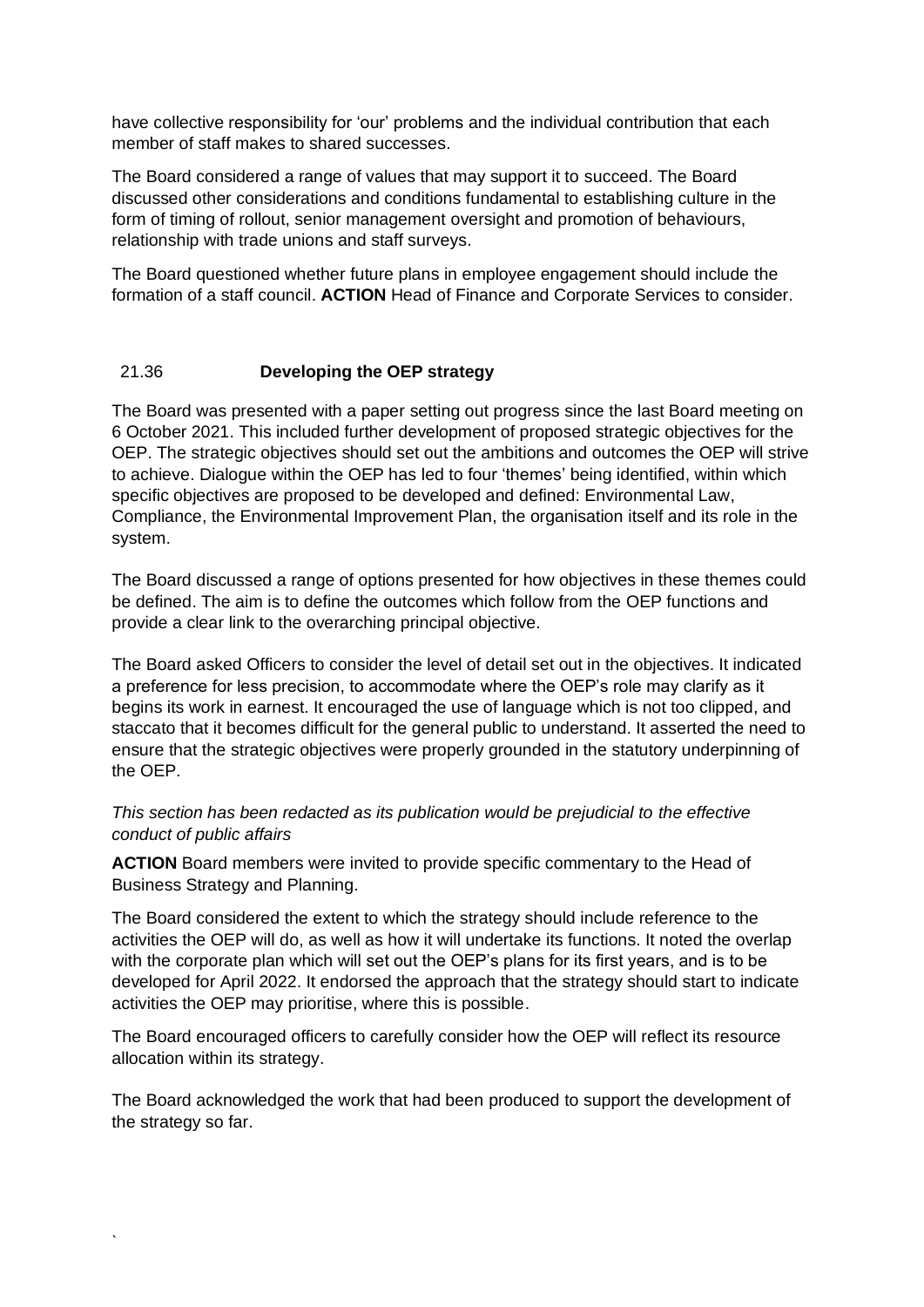#### 21.37 **Approach to monitoring government's progress with EIP and targets**

The Board considered the paper which discussed the considerations and the options for the necessary activities for monitoring government's progress with the EIP and targets.

The paper was not presented for decision, rather as to support a preliminary discussion head of a Board workshop to be held on 9 November 2021.

The Board considered the scope of the annual report. It suggested that the annual report needed to focus on all areas of the EIP, but this could be at different levels of depth across different goals, depending on priorities. It was suggested one basis of prioritisation could be to cover anything missing from the government's progress report. The OEP will have responsibility to scrutinise such reports.

The Board discussed the merit in a cycle of deep dive activities being scheduled over a number of years. There could be a number of factors which influence the sequence and content of these deep dives. This could include thematic areas for work in other areas of the OEP, or areas of focus in the government's report.

In order to undertake its role, the OEP will need to understand what the baseline conditions are - and where it judges benefits and progress. This will present challenges as it will include areas where there is little or no existing data. The OEP must consider how it will respond in these circumstances, and its role in establishing or seeking out datasets.

The Board welcomed the initial discussion, ahead of its workshop.

#### 21.38 **Monitoring report for the 25YEP – executive summary**

The Board was provided with a draft executive summary together with a record of feedback from the steering group. A full draft is scheduled to follow at the next meeting of the Board on 14 December 2021.

The paper sought feedback and comments on the draft, in particular on the overall narrative, tone, framing and recommendations. It was acknowledged that the document presented was not a finished product at this stage.

The Board suggested that the steering group will need to provide an introductory letter and foreword, to supplement the executive summary as part of the structure of the report.

The Board gave positive feedback and was satisfied to observe coherent headlines.

## *This section has been redacted as its publication would be prejudicial to the effective conduct of public affairs*

Within the discussion the Board noted the steering group's feedback as set out in Table 1. The Board was informed that the steering group had considered an initial analysis of the government's own report at its previous meeting. **ACTION** Head of Science & Analysis to circulate the draft of early thoughts on the government's report to Board members.

#### 21.39 **Publication of papers and any other business**

`

The Board **AGREED** that papers be published as indicated on each paper presented.